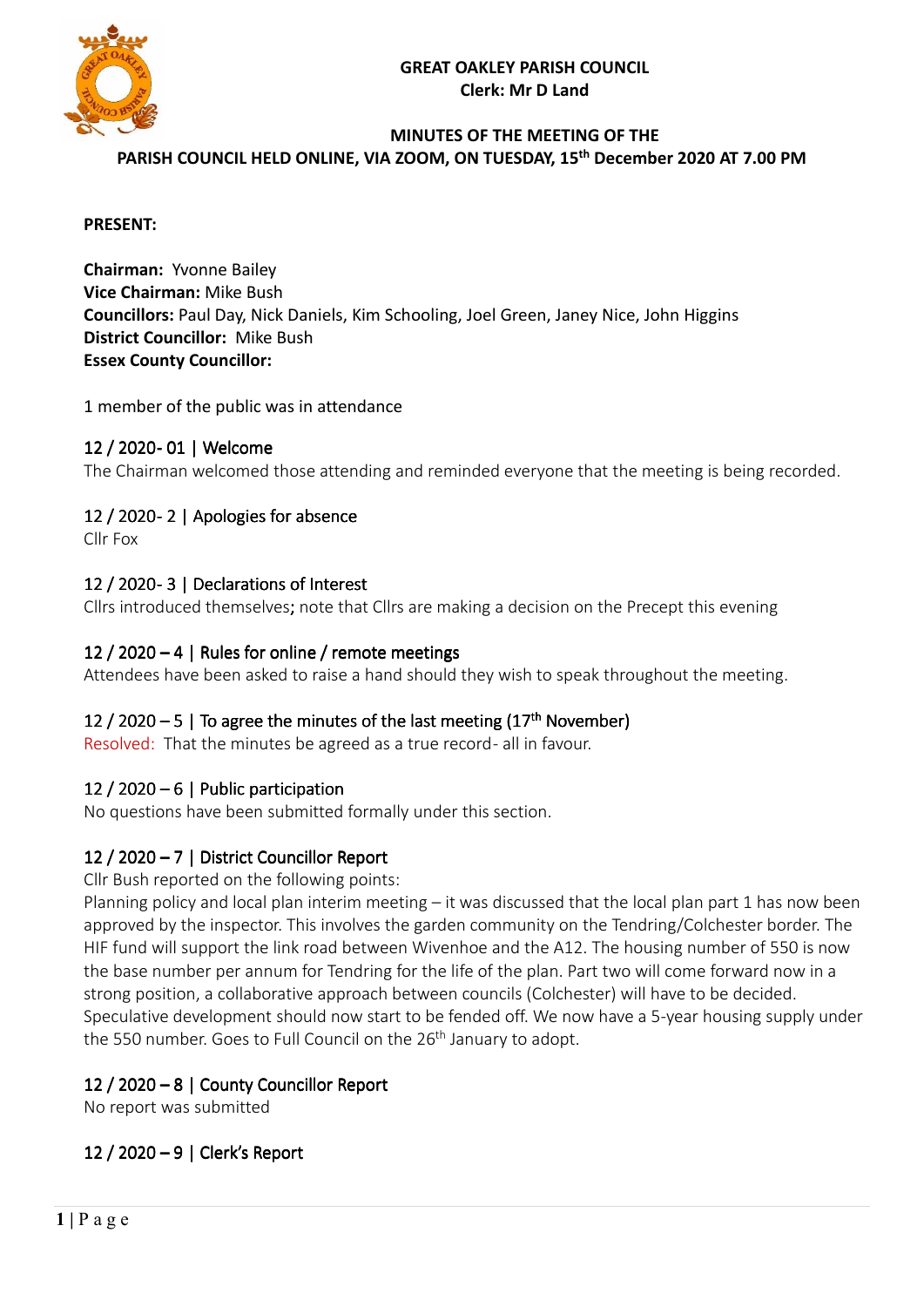## **GREAT OAKLEY PARISH COUNCIL Clerk: Mr D Land**



## **MINUTES OF THE MEETING OF THE PARISH COUNCIL HELD ONLINE, VIA ZOOM, ON TUESDAY, 15 th December 2020 AT 7.00 PM**

The Clerk reported on the following matters: CILCA Website Recreation Ground **Noticeboards**  $ACTION$  – lights out Mill House Street Light Corner of Hamford Drive/Orchard Drive Street Light One out on the Village Square

A conversation about the recreation field took place. In 1998 the PC had the chance to buy the field and it was approx. 24k at that time Finance Sub-committee to look into the options ACTION: To inform TDC that we wish to be involved with any developments moving forward.

# 12 / 2020 – 10 | Chairman's Report

Chairman gave updates on the following matters: The Chairman updated that the bin has been installed She thanked everyone for their dedication to the working groups and sub-committees The Christmas cards are fantastic and thanks to Matt Coleman for the wonderful photo The Christmas tree is wonderful – thanks to Cllr Daniels Telephone box – the council will endeavour to look at the telephone box in 2021 Greenswards being used as carparks has been flagged up by locals. Could some be converted to parking and others left as grassed areas. A neighbourhood plan would outline some of the requirements of the village We should look to keep flora and fauna in place where possible Informed that the buses are not reliable except Hedingham Agenda Item: Parish/Neighbourhood Plan – form a working group

Agenda Item: Speeding in the village

# 12 / 2020 – 11 | Meeting dates 2020/21

The meeting dates for the period were noted

# 12 / 2020 – 12 | Reports

Burial Ground, Recreation Field, Play Area and Greenswards Report received

## Public Rights of Way / footpaths

A comprehensive report was submitted by Cllrs Fox and Schooling – thanks were given for their efforts.

# **TDALC**

Report was submitted by the Chairman